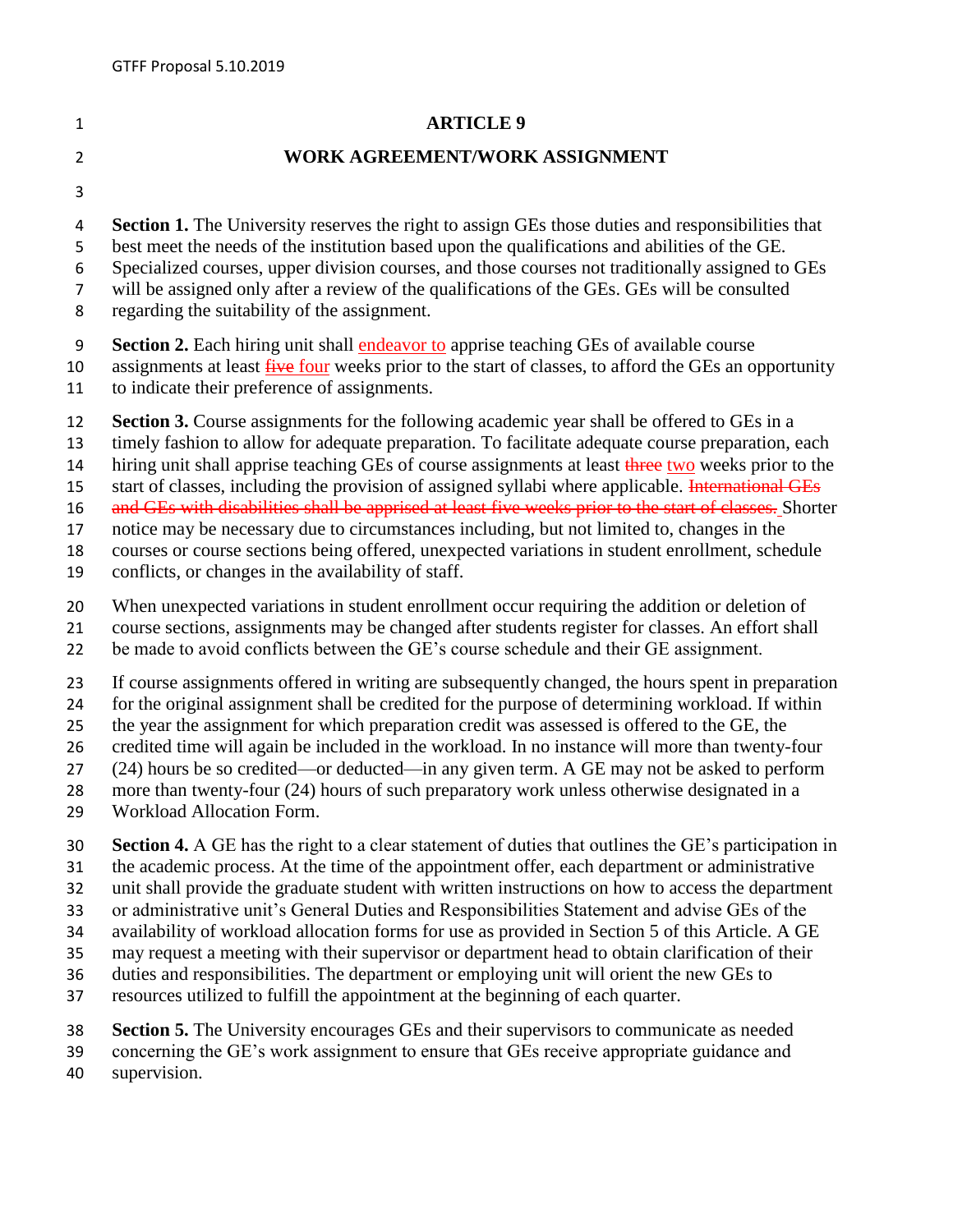- 41 Each department or employing unit The Graduate School will provide a workload allocation
- form for voluntary use by GEs and their supervisors. The purpose of the workload allocation
- form is to foster clear communication and transparency of expectations. The workload allocation
- 44 form will identify the specific work duties that comprise the GE's assignment, and the
- 45 percentage of the job each duty constitutes and anticipated amount of time the GE will spend on
- each specified work duty. It may be revised by the GE and the GE's supervisor as needed
- throughout the GE's appointment. If a supervisor and GE use the workload allocation form, the
- 48 supervisor shall will be available to discuss potential revisions of the workload allocation form.
- If the form is used, the GE will be provided a copy of each completed workload allocation form
- and any revisions to the workload allocation form.
- 51 A variance or deviation from the allocated amount of time or percentage for each specific work
- duty does not constitute a violation of this Agreement and may not be grieved. However, GEs are
- encouraged to notify their supervisors as soon as is practicable during the academic term if they
- anticipate their total work assignment will exceed their FTE. A Union representative shall be
- allowed to attend a meeting between the GE and the GE's supervisor for the purpose of
- reviewing the GE's workload allocation form to determine whether the GE's specific work
- duties will result in the GE working in excess of the GE's assigned FTE.
- Within three months (one term) of the end of an assignment, the GE has the right to make
- recommendations about the workload allocation for their specific work assignment(s).
- Recommendations may be submitted in writing, or the GE may request to meet with their
- supervisor or other department representative to provide the recommendations verbally.
- Subject to the limitations provided for under state and federal law, including, but not limited to,
- the Family Education Rights and Privacy Act, all recommendations submitted in writing by a GE
- or supervisor and any workload allocation form voluntarily submitted to the employing unit by a
- GE or supervisor will be retained by the Employing Unit for no less than four years and will be
- made available to any GE in the unit upon request.
- **Section 6.** Each department or employing unit will prepare a General Duties and Responsibilities
- 68 Statement (GDRS) describing the conditions under which GE assignments are made. GDRS
- documents shall be updated and revised annually in consultation with at least two GE
- representatives from the department. The GDRS shall include the following information:
- a) A general description of the job requirements.
- b) The supervisory individual who shall oversee the implementation of the GDRS.
- c) Availability of Graduate Employee appointments in the department.
- d) Eligibility requirements and application process for appointments.
- e) Appointment and reappointment process.
- f) Workload and work assignment information.
- g) Health and safety information, including any training requirements, use of required personal protective equipment, accident reporting and workers compensation coverage if substantially different from the health and safety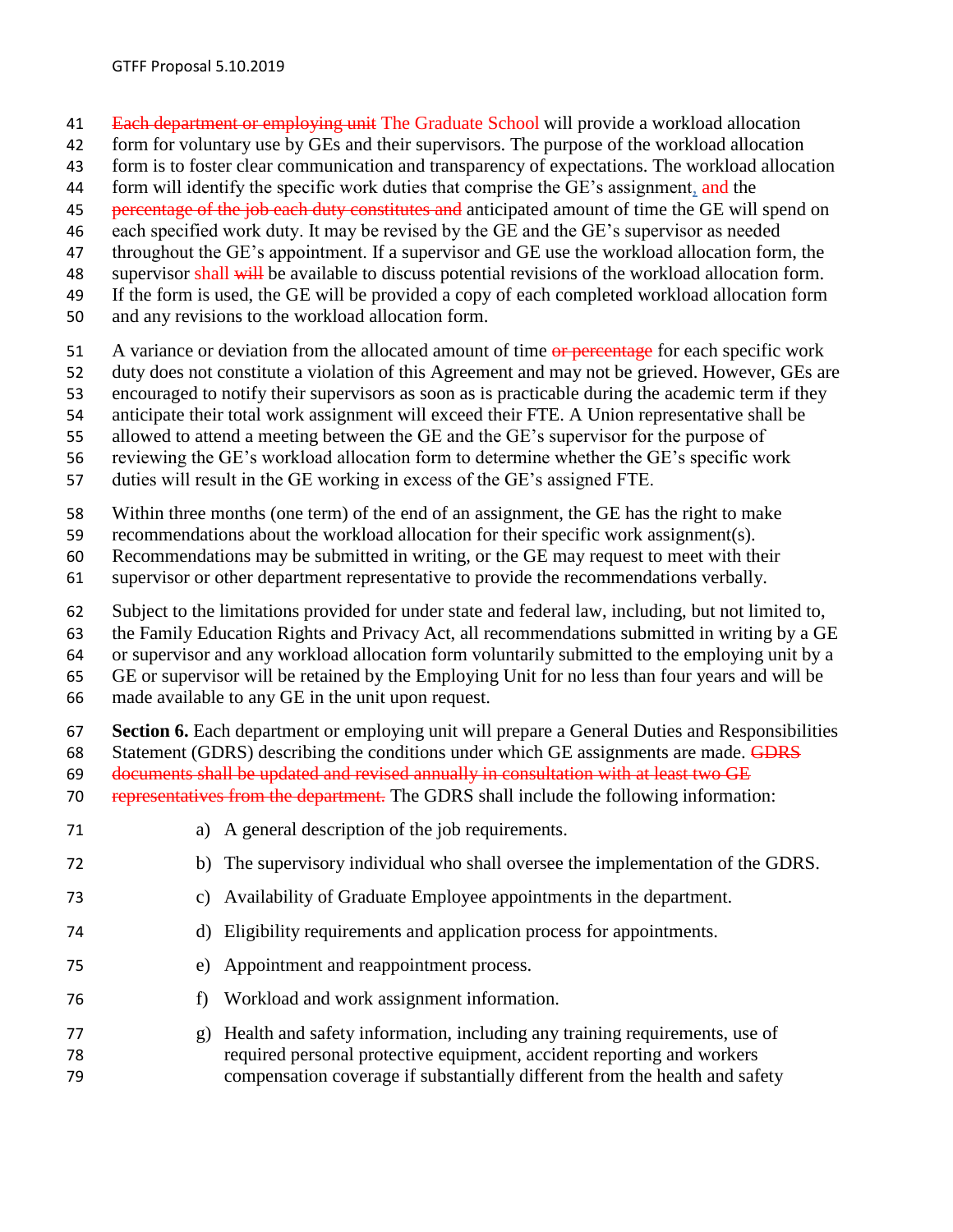information provided in Article 10, Section 2 and if not covered in more depth in a safety manual. h) Requirements for satisfactory progress towards graduate degree. These criteria must be as specific as reasonably possible and must include objective measures (e.g., GPA, limits on the number of incompletes, and deadlines and/or timelines for passing qualifying exams or proposing one's thesis). i) Discrimination Grievance Procedures: To file an employment-related discrimination grievance, GEs are encouraged to contact the Graduate Teaching Fellows Federation. For discrimination grievances that pertain to a GE's role as a student, graduate students should refer to the student section of the AAEO Discrimination Grievance Procedures online (http://aaeo.uoregon.edu/booklet.html). The AAEO will encourage all GEs attempting to file an employment-related discrimination complaint to contact the GTFF. j) GE absence procedure or reference to where this procedure is documented. The GDRS of each department or employing unit shall include health and safety information or the department shall properly train GEs on health and safety duties and responsibilities and provide up-to-date safety information in a written document available to GEs. Work load and/or work assignment information shall include course attendance requirements, office hour expectations, registration duties, grading, preparation, meeting with supervisors and/or co-workers, safety training, and any other duties included in the GE work assignment for both academic year and summer term appointments. Except by mutual agreement of UO and the GTFF, GDRS revisions shall be submitted to the Graduate School by May 15 of each year. By April 1 of each year, GEs employed in a department may submit proposed revisions or feedback to the department employee tasked with the GDRS. At least ten twenty (20) days prior to submission of revisions, departments shall 106 request feedback from all GEs employed in the department on the proposed planned revisions. 107 Such feedback may be submitted anonymously. GEs may submit feedback on the revisions. 108 Departments shall respond to this feedback via a letter to all GEs employed in the department 109 within ten twenty days of submission of GDRS revisions to the Graduate School. Within twenty (20) days after submission of GDRS revisions, departments shall inform GEs of the revisions and the reasons for the revisions in writing. A copy of the revised GDRS will be forwarded to the GTFF. **Section 7.** The Graduate School will make the GDRS available on its website in an easily 114 accessible, electronic format by August 15 of each year. The copy of the GDRS contained on the 115 Graduate School website shall be considered the *current*-master copy, and any electronic or non- electronic distribution of the GDRS must be made from this copy. The Graduate School should maintain and allow access to copies of out-of-date GDRSs for the prior eight (8) years. At the time of hire, GEs shall be provided with instructions on how to access the department's GDRS. 119 In addition, hiring departments shall educate GEs of the existence and content of the department 120 GDRS, and how to access it at the start of each GE appointment. A physical copy of the GDRS shall be posted prominently in the department office or another conspicuous location.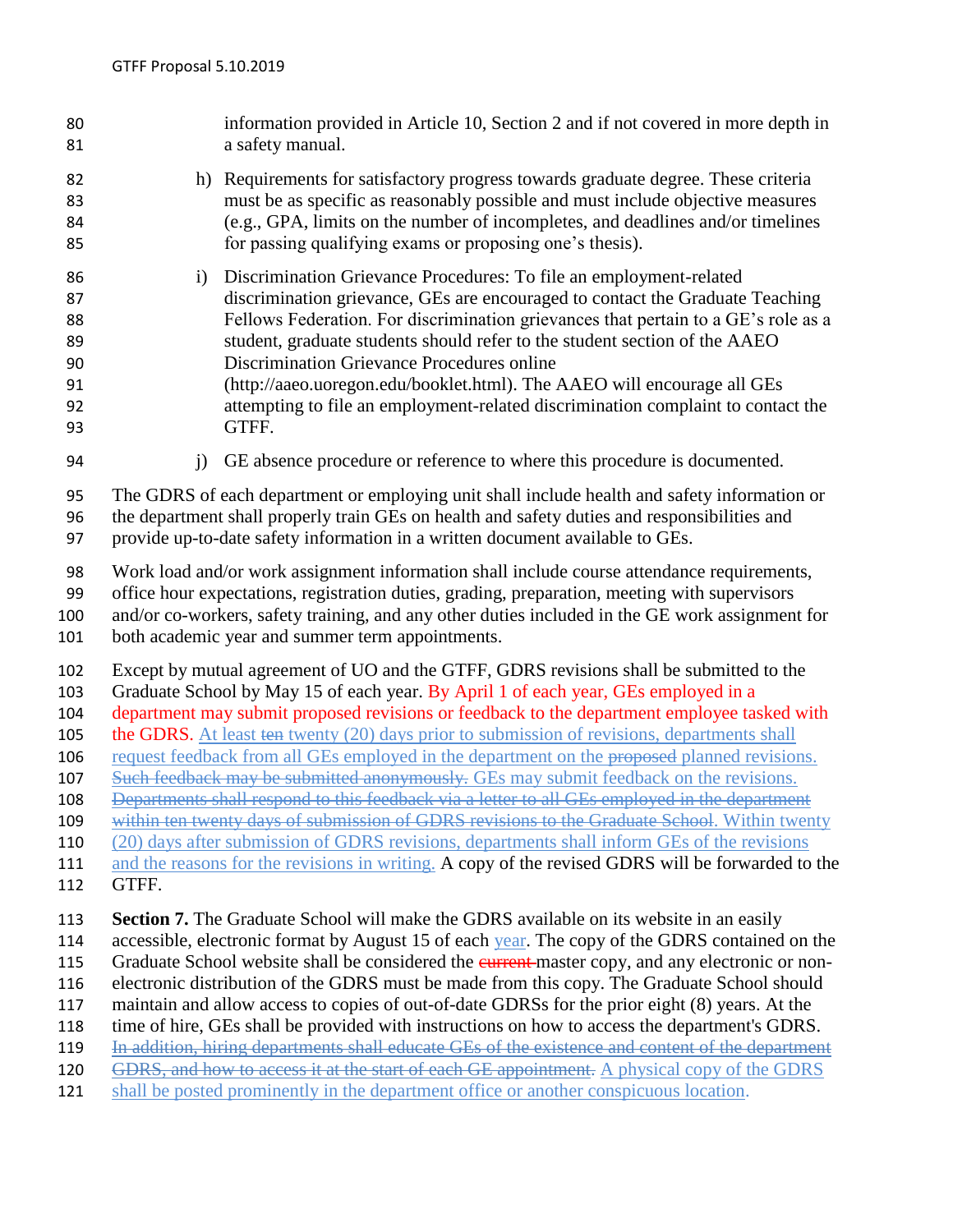- Department websites should provide a link to their GDRS, hosted by the Graduate School. A GE
- may request a meeting with their supervisor or department head to obtain clarification of their
- duties and responsibilities. The department or employing unit will orient the new GEs to
- resources utilized to fulfill the appointment at the beginning of each quarter.

 **Section 8.** In accordance with Article 34, the GTFF will be responsible for distribution of the current collective bargaining agreement to GEs.

**Section 9.** GEs who will be required to be at work during periods of academic recess, except

- during registration period, shall be given no less than thirty-five (35) calendar days' written
- notice. GEs required to work at special events, conferences, attend retreats, assist in language
- fairs or perform other similar non-routine activities shall be given fifteen (15) calendar days written notice. When such activities require travel, GEs are eligible for reimbursement and per
- diem in accordance with prevailing rates. In the event of an emergency, and with the mutual
- agreement of the GE and the unit head, a lesser notice period can be arranged. If timely notice is
- not given and the GE refuses to work during these activities, disciplinary sanctions will not be
- imposed. When possible, departments and programs will hold meetings at which GE attendance
- is required during regular workday hours rather than at night or on weekends.
- **Section 10.** In recognition of the variable or flexible schedules associated with many research
- projects, GEs with 12-month or 9-month research appointments shall have the right to take up to
- 140 ten (10) days of leave of leave which may be contiguous during their appointment year, provided
- the procedures outlined in this section are followed. Such leave shall not reduce or otherwise
- interfere with the GE's obligation to fulfill the hours required of their assigned FTE. This
- provision does not apply to time off for academic employee holidays, research schedule
- permitting, unless these holidays fall within the period of ten (10) contiguous days for which
- leave is being requested.
- Leave dates and duration will be decided by mutual agreement between the GE and the
- supervisor as the research schedule permits. To assure adequate consideration, a request for such
- a leave must be made in writing, either electronically or in hard copy, to the supervisor at least
- two (2) weeks in advance of the beginning of the leave. If mutual agreement cannot be reached,
- the GE shall have the right to time off during the last ten (10) days of their appointment contract,
- provided the GE submits a signed document to the employing unit attesting that all FTE
- requirements have been fulfilled.
- This document must be submitted two (2) weeks prior to the expiration of the appointment. This
- 154 section does not preclude the customary informal arrangements between the research GE and
- supervisor to accommodate other absences, as long as the GE fully meets the duties and
- responsibilities associated with the assigned FTE for the position.
- **Section 11.** The parties acknowledge that academic programs are primarily responsible for
- 158 graduate education of which pedagogy, the relation of culture to disciplinary and
- 159 interdisciplinary research, and the use of equipment, libraries, and other research tools are
- essential parts and are, as such, outside the scope of this Agreement. As such, we also
- 161 acknowledge that departments are responsible for ensuring that GEs who are expected to teach
- 162 using specific software programs or equipment are trained in the use of those programs and
- 163 equipment. However the employer will provide GEs with specific information and training
- 164 related to their employment at the University as described in Section 12 of this Article.